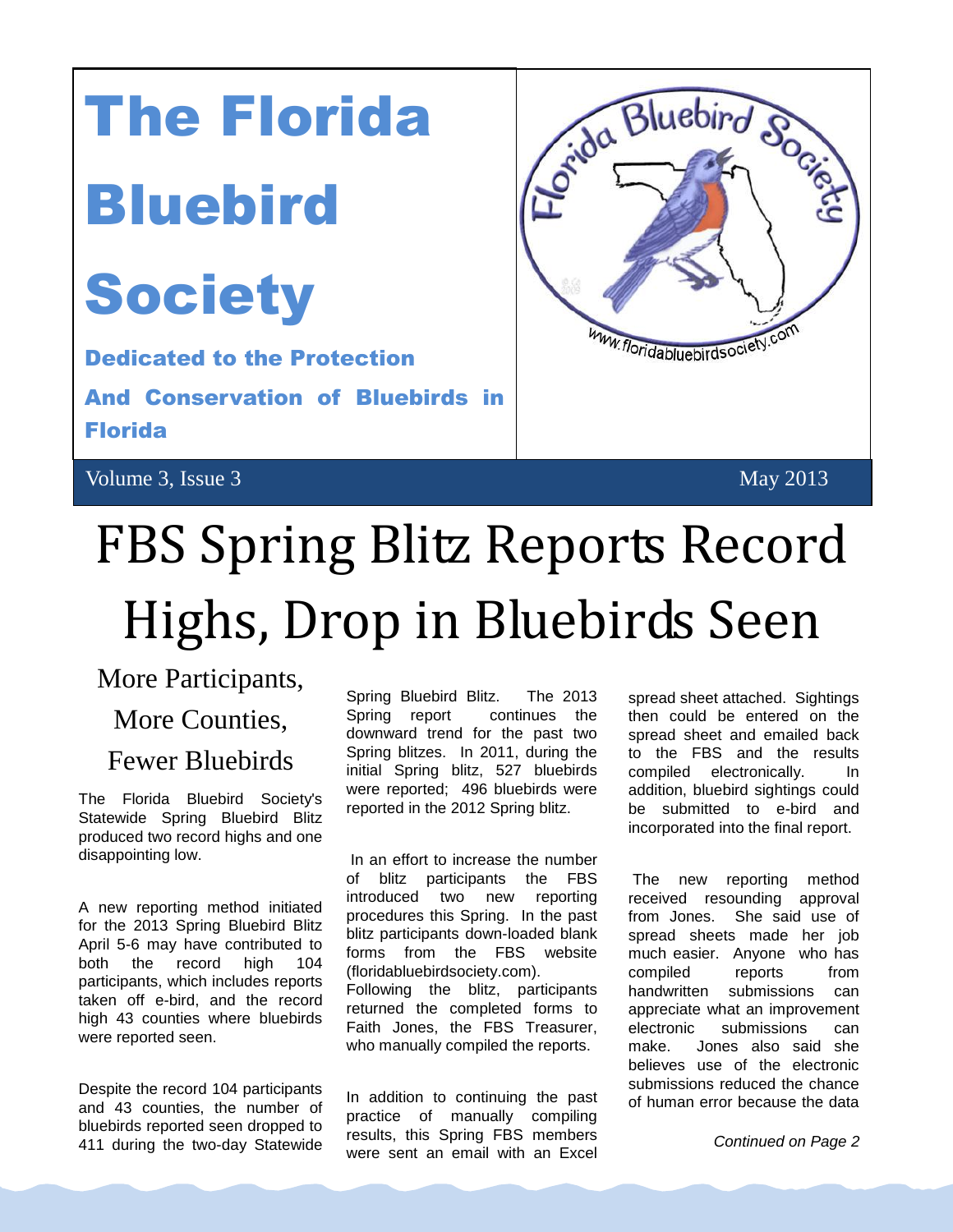#### *Continued from Page 1*

#### Fewer Birds Seen During FBS Spring Blitz

did not have to be re-entered manually.

Use of the electronic submissions has launched the FBS on a project to explore use of Google forms to compile seasonal nest box summaries electronically. The FBS had been working with the National Phenology Network to compile seasonal summaries, but was unable to merge the informational needs of the FBS with the NPN system, which many individuals said they found difficult to use. When the seasonal summary spread sheet is finalized it will be emailed to all FBS members and others desiring to participate in the program. This will give participants the opportunity to compile information throughout the nesting season, which will make completing the summary much easier.

Observations gleaned from the Spring 2013 Statewide Bluebird Blitz include:

Bluebirds were reported in 10 counties for the first time during the 2013 Spring blitz. Counties and bluebirds reported -- Bay (13); Brevard (4); Hardee (3); Indian River (2); Jackson (4); Miami-Dade (2); Okeechobee (1); Putnam (2); Taylor (4); and Washington (2).

In comparing the 2013 Spring blitz to the past two blitzes, more bluebirds were reported in 12 counties; in 28 counties fewer or none were reported; and bluebirds have never been reported in 17 counties.

#### Comparison of Bluebird Sightings During Past Three Spring Blitzes



| Alachua             | $\overline{4}$ | 11             | 27                       |
|---------------------|----------------|----------------|--------------------------|
| <b>Baker</b>        |                | $\mathbf{1}$   |                          |
| Bay                 |                |                | 13                       |
| <b>Brevard</b>      |                |                | $\overline{\mathcal{A}}$ |
| Charlotte           | $\overline{4}$ | $\overline{4}$ | $\overline{7}$           |
| Citrus              |                | 22             | 32                       |
| Clay                | 26             | 50             | 28                       |
| Collier             | 18             | 9              | 21                       |
| Dixie               |                | $\mathbf{1}$   |                          |
| Columbia            | $\mathbf{1}$   |                |                          |
| Duval               | 31             | 9              | 30                       |
| Escambia            | 55             | $\,1$          | 14                       |
| Flagler             |                |                | $\,1$                    |
| Franklin            |                | $\frac{5}{3}$  | $\overline{4}$           |
| Glades              |                |                |                          |
| Hardee              |                |                | 3                        |
| Hernando            | 23             | $\overline{4}$ | 12                       |
| Highlands           | 5              | 38             | 13                       |
| Hillsborough        | 84             | 6              | 18                       |
| <b>Indian River</b> |                |                | $\overline{c}$           |
| Jackson             |                |                | $\overline{4}$           |
| Jefferson           | 5              |                | $\mathbf{1}$             |
| Lake                | 59             | 8              | 5                        |
| Lee                 | $\mathbf{1}$   |                | 3                        |
| Leon                | 49             | 16             | 20                       |

| 4              |                                                                                | 7                                         |
|----------------|--------------------------------------------------------------------------------|-------------------------------------------|
|                |                                                                                | 1                                         |
| 6              |                                                                                |                                           |
| $\overline{2}$ | 11                                                                             | 3                                         |
|                |                                                                                |                                           |
|                |                                                                                | $\overline{c}$                            |
| 12             | $\mathbf{1}$                                                                   |                                           |
| $\mathbf{1}$   | 6                                                                              | $\frac{23}{7}$                            |
|                |                                                                                |                                           |
|                | 16                                                                             | 6                                         |
|                | 5                                                                              | $\overline{14}$                           |
|                | 102                                                                            | $\overline{12}$                           |
| $\overline{4}$ | 55                                                                             |                                           |
| 14             | 22                                                                             |                                           |
|                |                                                                                | $\frac{7}{5}$ $\frac{2}{3}$ $\frac{3}{7}$ |
| 10             |                                                                                |                                           |
|                |                                                                                |                                           |
| $\overline{7}$ |                                                                                | $\overline{9}$                            |
| 16             |                                                                                | 13                                        |
| 32             |                                                                                |                                           |
| $\overline{c}$ |                                                                                |                                           |
|                |                                                                                | $\overline{4}$                            |
|                | 10                                                                             | $\mathbf{1}$                              |
| 3              | $\overline{\mathbf{3}}$                                                        | $\boldsymbol{7}$                          |
| $\overline{1}$ | 8                                                                              | 13                                        |
|                |                                                                                | $\overline{c}$                            |
|                | $\overline{2}$<br>$\frac{28}{2}$<br>$\overline{13}$<br>$\overline{\mathbf{3}}$ | 52<br>$\frac{2}{4}$<br>$\frac{4}{2}$      |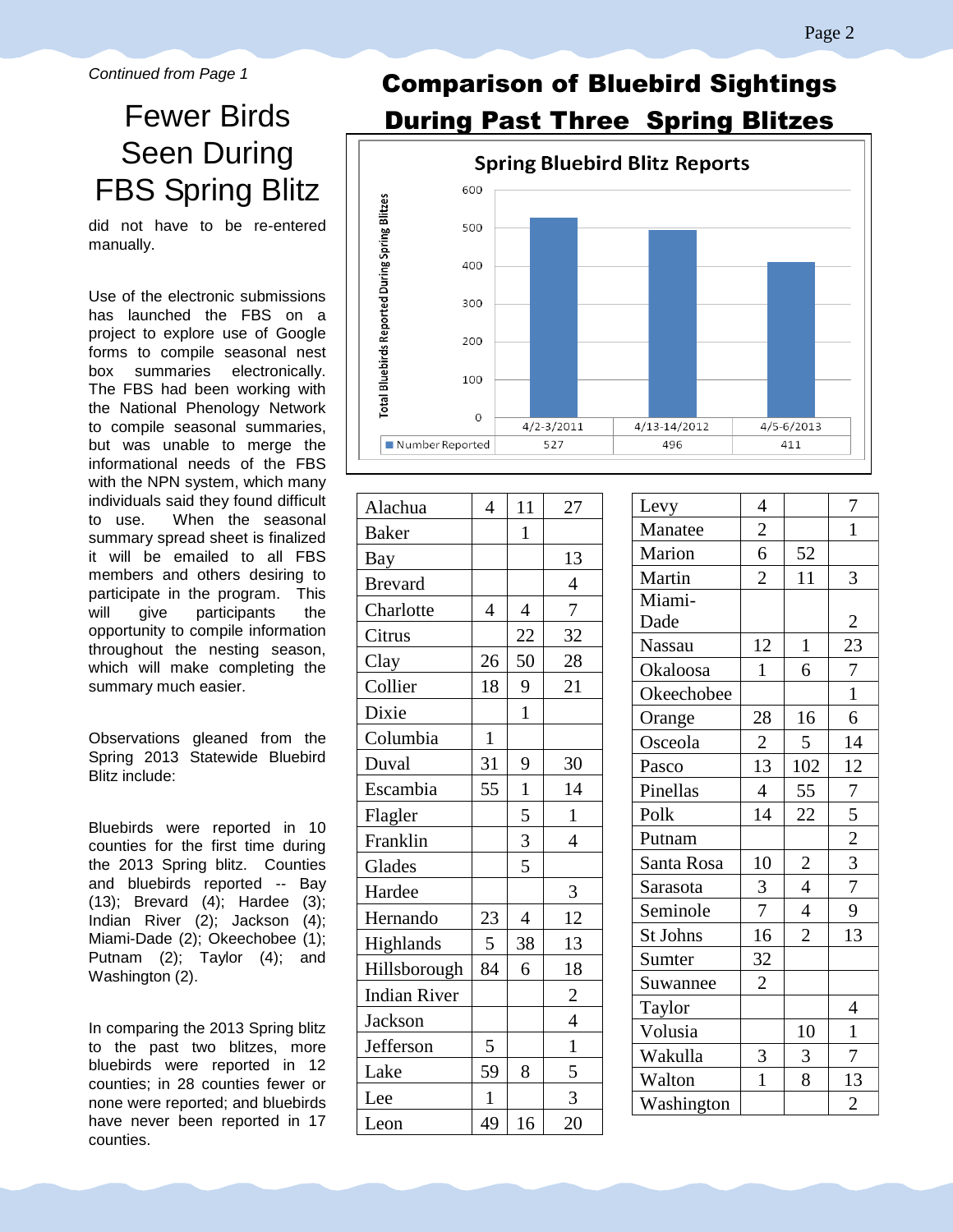#### News Articles Bring Results

Publicity Pay!

That's a lesson Candace Bridgewater and the Florida Bluebird Society had driven home during the Spring 2013 Statewide Bluebird Blitz.

Bridgewater has been instrumental in establishing bluebird trails in Nassau County. In order to help promote the 2013 Spring Blitz, Bridgewater sent releases to local newspapers. As a result the NEWS News Leader published an article, "Bluebird Blitz this weekend," in its April 5 edition and the Clay Today published an article, "'Bluebird Blitz' Coming" in its April 4 edition.

Evidently the notices brought results. Nassau County's Blitz count jumped to 23 this spring, compared to one bluebird reported during the 2012 Blitz and 12 during the 2011 Blitz.

As an added note, Bridgewater said, "At Amelia we have four of four boxes occupied by bluebirds -- 100 percent; still 75 percent in Pace Island, but I'm confident. So (much) fun."

Moral of the story: the more we get our message out the more people will participate.



#### Unique Placement of Bluebird Nest Box; Has Anyone Ever Tried This in the Past?

The following was received from Barbie Arms, who for many years faithfully served as Corresponding Secretary for the Florida Bluebird Society, but is in the process of relocating to Georgia.

I have never seen or heard of this before and would like to hear from others who may have experimented with this placement of a nest box.

I want to share with you what I saw on my way back from Georgia looking at houses.

.

There was a house with a small lake in front of it and there was a bluebird box on a pole in the water about 6 feet from the edge and a few tall bushes at the water's edge. They were definitely close enough for the fledglings to reach.

I never saw that before!

My initial thought was that is brilliant!!! I imagine it was anchored down in a heavy concrete slab. The pole did have a baffle so I imagine snakes that can swim might have a tougher time navigating the water and trying to get up the wet pole. Same with raccoons and other critters. Of course it eliminates the ant problem!

The only problem I would imagine is when the birds fledge they need to be able to fly the six feet to the bush on the lake's edge. I think, though, that the occasional casualty if the fledgling falls in the water (unless mom could carry him off to land) would be less than the critters that devastate the entire clutch.

What do you think? When we move to Georgia I am going to experiment with this scenario and see how things go. I think this could be an exciting experiment. The bluebirds fly into their box, who says they care about water below?

Since I also raise butterflies I will hire a landscaper to set up my yard with nectar flowers and larval host plants. I will also see if we can come up with a design to have the pole in water and have small trees or bushes close by. Craft stores sell cement mix to make stepping stones so I can make the cement base to hold the pole erect in the water. If there is a way to get power to the little pond with a pump I can have it as a water garden also. I think this will be a great experiment without harming any birds; they will either use the house or not.

It is likely that up to 70% of all bluebirds die before their first birthday. Most adult bluebirds live only a few years, while a small number live up to four or five years. The oldest recorded eastern bluebird was 10 years old - The Conservation Guardians of Northwest Illinois.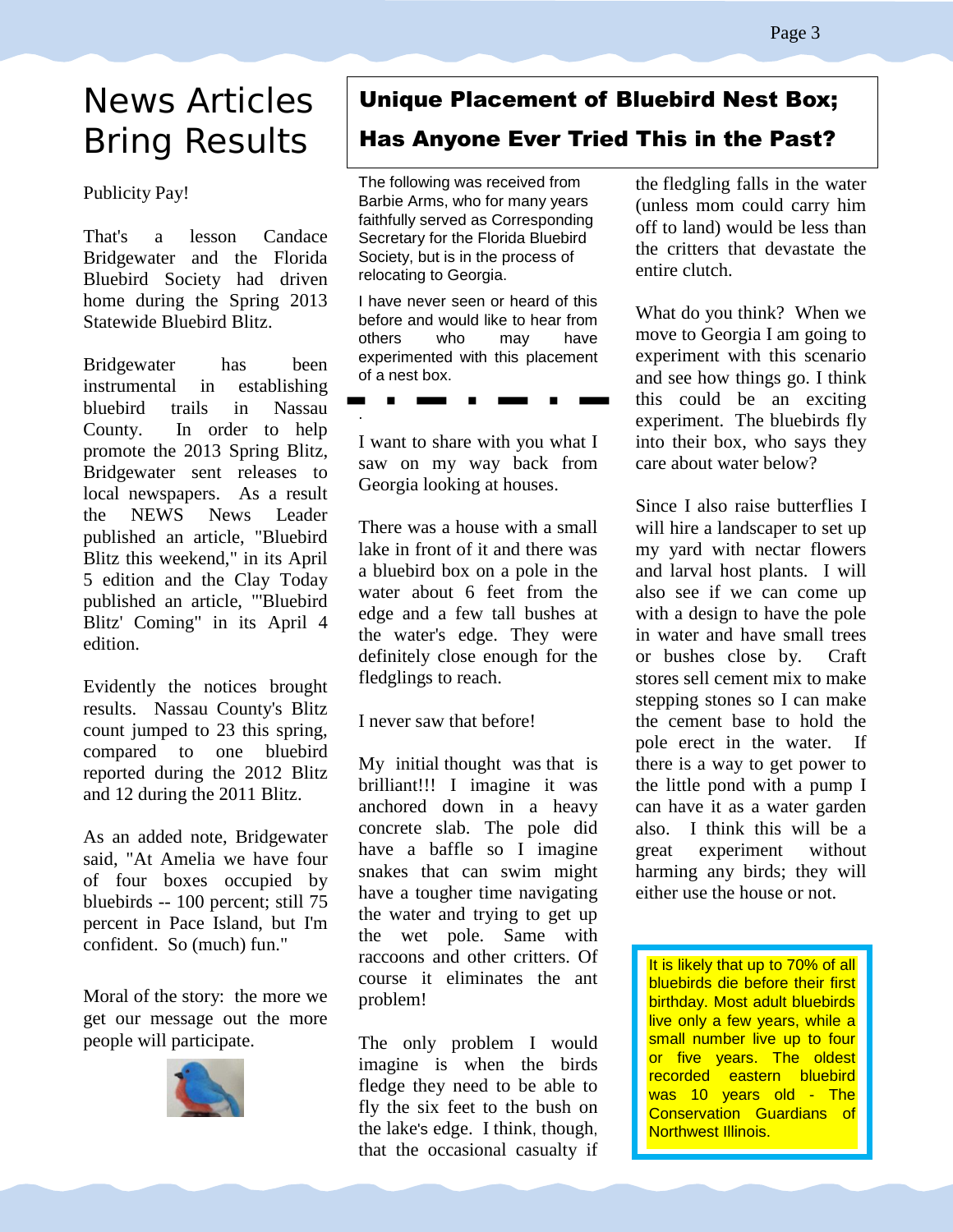

.

You can help make a difference!

The Florida Bluebird Society is dedicated to the conservation and protection of bluebirds and other federally protected cavity nesting bird species in North America through educational programs and the collection and dissemination of pertinent and relevant information.

These are the opening words of the Florida Bluebird Society's Mission Statement.

But they remain meaningless words on a piece of paper unless you -- the membership -- are willing to help make them take flight.

The Florida Bluebird Society is not a faceless, formless organization. It is made up of people who are willing to say, "Yes, I want to help. I want to participate in an organization dedicated to learning more about bluebirds in Florida and in sharing that information with others."

"But what can I do?" you ask. The answer is simple and depends on the time and effort you want to invest. You can volunteer to serve on the board and participate in teleconferences held every other month; volunteer to serve as an officer, including Vice-President, Corresponding Secretary, or Recording Secretary. As a board member you could head one of the many necessary committees, such as Communications, Bluebird Research, Public Relations, or Historian.



#### **Welcome to the Nest**

John (Mike) Kell New Port Richey

Joseph Olson Dunnellon



#### FBS Funds Bluebird Research

The Florida Bluebird Society offers an annual research grant to help fund programs devoted to learning more about bluebirds in the Sunshine State.

The FBS offers the grant in keeping with its mission to further conservation and preservation of bluebirds in Florida. The FBS also is dedicated to helping collect and make information available to bluebird enthusiasts, whether individuals who have maintained large trails for many years or folks just getting started with one bluebird nest box. All research funded by FBS grants must be conducted in the State of Florida and be primarily intended to further knowledge about ecology and conservation of Eastern Bluebirds or other federally protected cavity nesting species in Florida.

The \$2,500 FBS Research Grant will be awarded yearly, depending on funds available. The Research Grant can be awarded to one or several

applicants, depending on objectives and significance of the proposal submitted.

Priority will be given to applications received from individuals or organizations with a demonstrated interest and ability in conducting research beneficial to or expanding knowledge of Eastern Bluebirds in Florida. Applicants must be members of the Florida Bluebird Society at the time the grant is submitted. Sole decision on awarding grants will be the prerogative of the Florida Bluebird Society. The FBS's decision will be final and binding.

Grants will be for a one-year period, but may be renewed yearly for extended research projects, depending on funds available. Grant applications are due by December 31 to be considered for the following year. The FBS will make every effort to announce awarding of grants by the following March. Grant applications are available on the FBS web site floridabluebirdsociety.com.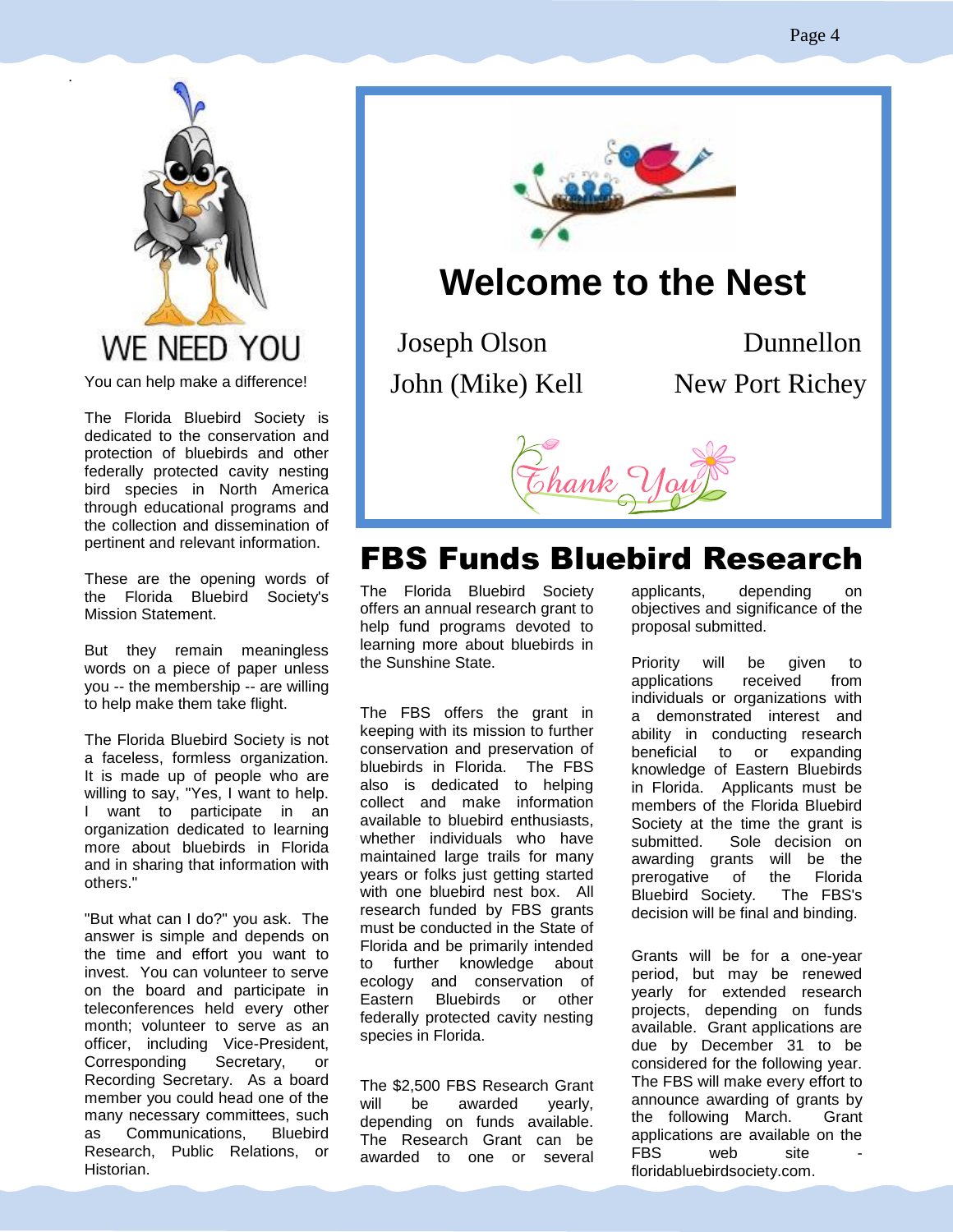#### **Oversize Chick in Nest; What is it?**







David Williamson, of Geneva, in Seminole County, found this unusual looking nestling in his nest box. He believes there were five bluebird eggs in the box and isn't certain if he can't see them all or if this bird hatched out of one of them. He said it doesn't resemble any of the cowbird chicks he looked at on-line.

THE FBS WOULD LIKE TO SHARE WITH OTHER FOLKS WHAT'S GOING ON INSIDE YOUR NEST BOX. SEND US YOUR PIX AND WE'LL PUBLISH THEM IN THE NEWSLETTER AS SPACE IS AVAILABLE.